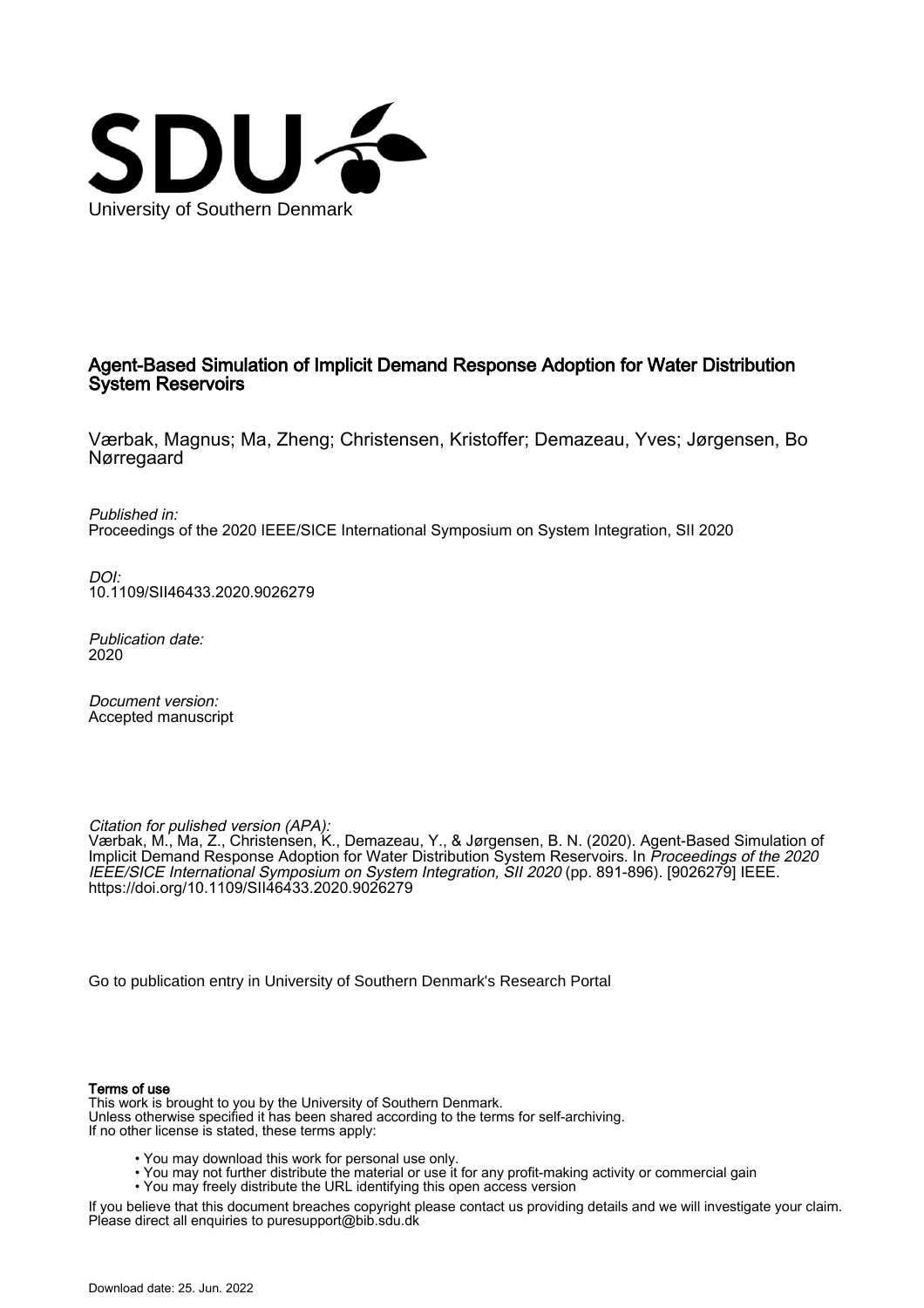# Agent-Based Simulation of Implicit Demand Response Adoption for Water Distribution System Reservoirs

Magnus Værbak, Zheng Ma, Kristoffer Christensen, Yves Demazeau, and Bo Nørregaard Jørgensen, Member, IEEE

Abstract— The electricity production from intermittent renewable energy sources, such as wind and solar power, has increased significantly, which requires the electricity grid to be gradually restructured through different approaches. Demand Response (DR) is one of the examples which is applicable to a broad variety of electricity consumers, from households to sizable industrial processes. However, there is a barrier to implement DR in that consumers may not be willing to change their behaviour or invest in energy management technologies without gaining enough monetary benefits from doing so. The purpose of this study is to investigate the behaviour of electricity consumers who are offered implicit DR solutions and to investigate which parameters that characterise the consumers who adopt these solutions. The study applies an agent-based simulation model that uses separate and independent modules for the domain logic, the business solution logic and the DR adoption decision logic, respectively. Furthermore, the case study chosen for the simulation is a population of domestic water distribution system water towers with pumps whose operation can be coordinated with the hourly electricity prices from the day-ahead spot market. The simulation results show that tower/pump pairs on water distribution systems with higher water demands adopt the implicit DR solution faster. The pumping rate and tank capacities do not have significant impact on the adoption, at least not if they are beyond a certain size. Meanwhile, the simulation also finds the maximum investment cost for the implicit DR solution to be 71,000 DKK, if half of a water tower population must adopt the solution within a 5-year ROI period.

#### I. INTRODUCTION

With the increasing urgency to divert the energy sector towards carbon neutrality, significant changes need to be made to the structure of the various energy systems within the upcoming years. Many of these changes require that actors who interact with the energy systems adopt new technologies, solutions or behavioural changes (called *solutions* in this paper). It is not only important how large a share of a consumer segment, e.g., residential electricity consumers, that adopt a specific solution but also how fast it happens. Due to the timedependent nature of climate changes and thus climate goals and policies, the adoption rate of a solution by a specific group of energy consumers is crucial if the Paris Agreement goal to prevent a global average 2 °C temperature increase from preindustrial level [1] should be fulfilled, and that the Danish energy sector should reach climate neutrality by 2050 [2].

One popularly discussed solution that might be crucial in the transition towards a carbon-neutral energy sector is Demand Response (DR) where electricity consumers are encouraged to change their electricity consumption behaviours and patterns in accordance with supply on the electricity market and efficient operation of the power grid. The behaviour changes can either be maintained by the consumers themselves or other parties, and they can be based on a simple response to a price signal (implicit DR) or a market where consumption flexibility is traded as a commodity (explicit DR) [3, 4]. This approach fits especially well with the increasing amount of intermittently produced energy in the grid from wind turbines and photovoltaics.

It is, however, expensive and risky to assess the benefits of a solution by executing it in practice. Instead, modelling and simulation can be used to set up a virtual test environment in which the system can be analysed, and changes can be made, ranging from major structural modifications to minor parameter adjustments, and tested with relative ease and at low cost and risk.

When a specific consumer group is offered to buy or adopt a product or service, the consumer group can be divided into a number of categories depending on when (and if) they adopt. Figure 1 shows Everett Roger's adoption curve, for a group of consumers whose adoption behaviour follows a normal distribution [5]. The purpose of dividing the adopters into categories is to analyse and determine the characteristics that are prevalent within the individual categories and thereby obtain a conception of the consumer groups which the product or service should focus on.



Figure 1: Classification of adopters depending on when they adopt [5]

The Danish Water Distribution System (WDS) contains many water towers used for pressure regulation and water reserve capacity for peak demand. However, common practice today is to let the pumps that fill these tower operate without paying attention to the electricity price or grid conditions [6]. Demand response might therefore present a potential for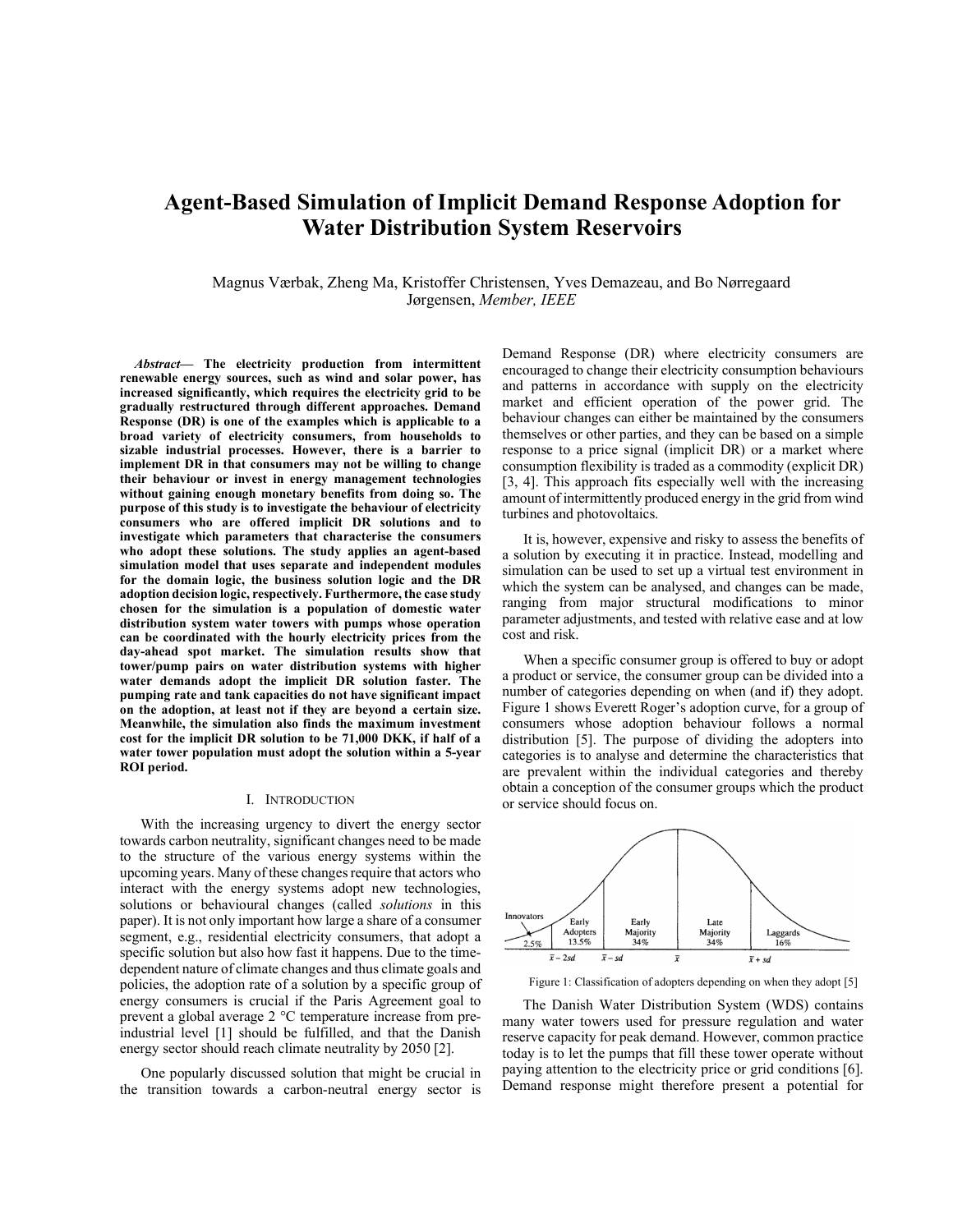monetary savings on pump operation for the WDS operator and savings on grid maintenance and extension for the electricity grid operator. Using the previously described concepts, the characteristics of the pumps that will gain the most benefits from switching from operation without considering the electricity price to operation with implicit demand response based on the price signal.

Two main questions will be answered by simulating a population of water towers and pumps:

- 1. "For which water tower and pump design will it be most economically viable to switch from a conventional pump operation logic without demand response to an operation logic with an automatic implicit demand response control system, given that the water tower operator already pays a flexible electricity price that follows the spot market?"
- 2. "What is the optimal investment cost of the switch, if doing so must be viable for at least 50 % of the population, given a ROI time of 5 years?"

The paper is structured as follows: Sec. II contains an overall description of the water distribution system domain. Sec. III gives an in-depth description of the simulation framework on a generic basis, i.e. without considering the WDS. Sec. IV presents the model used in relation to the WDS domain along with the inputs and assumptions that are used for the simulation. Sec. V describes the simulated cases along with their results and discussion of those. Finally, Sec. VI concludes the paper.

#### II. SYSTEM DESCRIPTION

The system that is considered for the simulation is a component in a WDS. A simple form of a WDS consists of a raw resource, e.g. a river, lake or a groundwater reservoir, from which the water is extracted. It is then transported to a water treatment plant to be processed into drinking water. Afterwards, the water is transported through the water distribution network to the consumers. The network typically contains some water storage reservoirs. These are used for pressure regulation, water reserve capacity for peak demand and fire emergencies and to even out peak loads on the treatment plant to make it operate more efficiently [6, 7].

#### III. SIMULATION FRAMEWORK

The simulation is created using the simulation modelling tool, AnyLogic [8]. This platform supports system dynamics, discrete-event and agent-based modelling methods. The agent-based part of AnyLogic provides the tools needed for the model, as this study considers the investigated system as a population of agents with sub-components that are defined as agents as well. Furthermore, AnyLogic provides useful elements for visual representation of parameters and variables within populations, such as the one investigated in this paper.

A crucial aspect of the simulation model used in this study is its ability to be used for different similar domains with only few modifications. Therefore, a generic framework design is used in which the simulation is split into three main components: the domain logic module (DLM), the decision module (DM) and the business solution module (BSM). These three modules handle individual roles and tasks within the simulation and act relatively independently, using inputs from other modules sent through messages. In AnyLogic, the three modules are defined as separate agents as this method fits well with the functionality of the program and the notion that the modules independently behave according to their own sets of rules. The overall structure of the simulation and the message links between the modules are shown in Figure 2. The responsibilities of the individual modules are as follows:

The DLM contains all the characteristics that constitute the investigated domain system, i.e. a representation of the system mechanisms that apply regardless of the currently active business solution(s). It typically includes the core operation of the system and simulates the physical system. In short, the DLM includes the following:

- Physical system representation of the domain, including current state
- Boundaries that cannot be violated, either due to physical constraints or requirements for operation

The BSM represents the business models that the domain is subject to. This module consists of a number of sub-modules, one for each business solution that the operator/costumer can choose between. Each sub-module contains the cost structure and operation recommendation logic of its respective business solution. The module continuously determines when it is appropriate for the system to operate based on operation costs, e.g. electricity pricing, and other relevant factors. It then continuously sends an on/off message to the DLM. This message should be seen as a recommendation in that it might be disregarded by the DLM if any of the domain constraints are violated by complying to the message. For instance, the BSM might decide that a water tower pump should operate due to very cheap electricity prices at a given time and send a start signal to the DLM. However, if the tank is full at the given time, the DLM will override this decision and keep the pump turned off to prevent an overflow situation.

The operation logic found within a distinct business solution typically reflects the behaviour and decision making of an automated control system that might be included in the specific business solution or the system operator if manual operation control is employed instead.

Apart from providing operation recommendations for the DLM, the BSM sub-modules also calculate accumulated total costs of their respective business solutions since the start of the simulation. This includes costs that are imposed when the solutions are adopted (e.g. one-time fees/investments) and used (e.g. monthly subscription or service charge per kWh). Finally, as the costs of the individual business solutions are to be investigated and compared, each BSM sub-module is assigned their own domain instance, i.e. the DLM simulates several parallel instances of the domain system, one for each business solution. In short, the BSM therefore handles:

- Operation recommendation based on cost structure and business model logic
- Accumulated costs
- Costs for adopting/using the solutions

The final module is the DM. The DM represents the decision logic that the system operator (or other responsible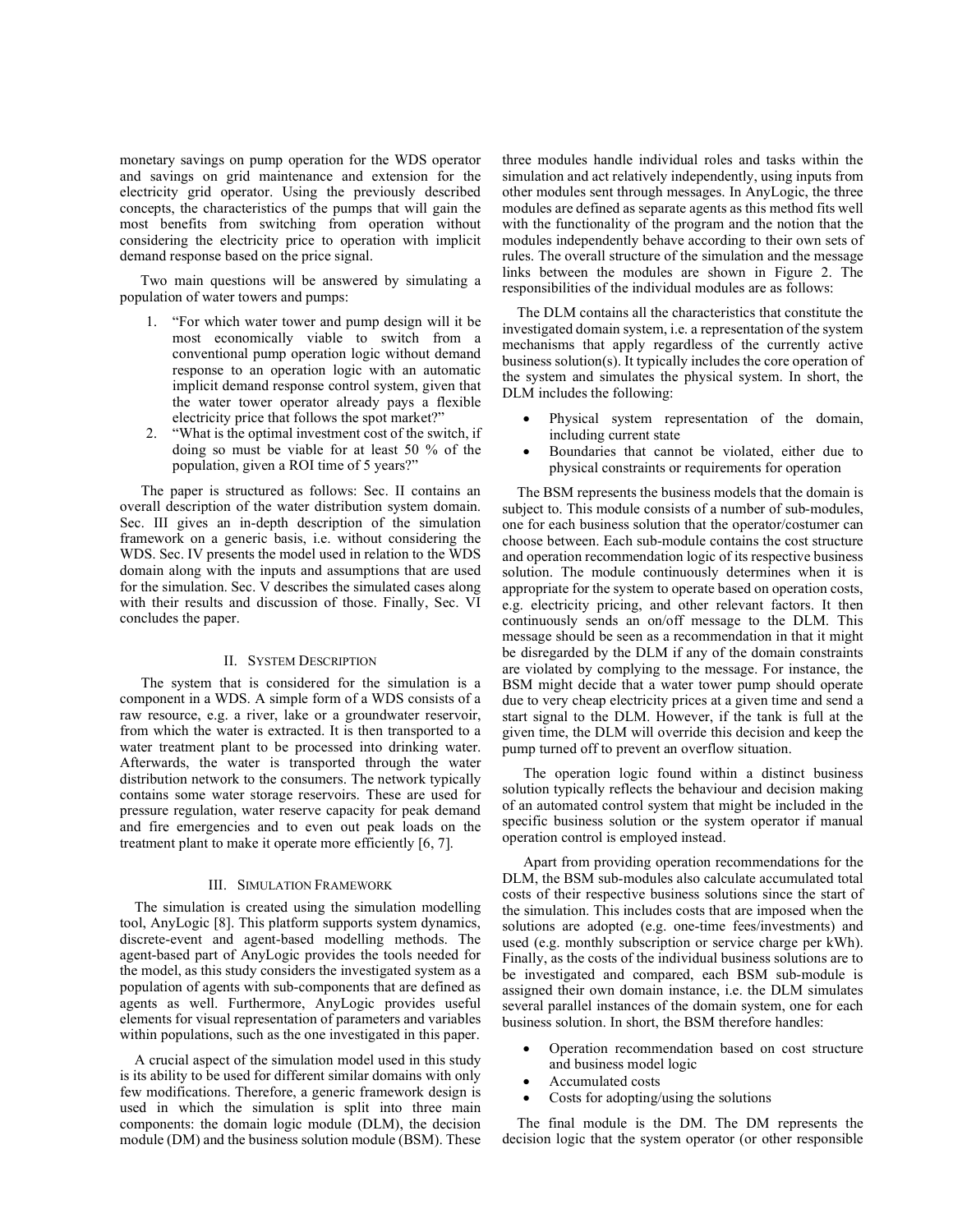party) uses when deciding between the available business might include the solutions. The DM compares the performance of the solutions by using relevant parameters from these, e.g. the accumulated cost. A decision function then determines whether or not it is viable to adopt another solution than the one currently used.



Figure 2: Overall structure of the simulation and its modules

The main advantage of using the separate module framework is the way it offers flexibility when used for different systems and/or different business solutions and decision processes. It is possible to change parameters and logic in one of the three modules without the necessity for considerable changes to the other modules. For instance, the modules might initially be set up to simulate a water tower pump as described in this study. However, if an industrial cooling system were to be simulated instead, it might be the case that the cooling operator is offered the same choice between business models as the water pump operator. If that is the case, the BSM can be left unchanged. If both operators make the adoption decision based on the same logic, the DM can be left unchanged as well. Naturally, there are differences between the physical operation mechanisms and constraints for the two systems, and the DLM will need to be changed accordingly.

While the three-module system proposed in this paper provide a generic framework that should be applicable for a broad range of domains within the energy and supply sectors, some domains might require the addition of new types of modules. What the characteristics and tasks of these modules might be is beyond the scope of this paper, but anyhow they should comply with the existing methodology of the simulation, i.e. be defined as independent agents that interact with the environment and the other modules through messages.

With the generic framework of the model in place, this section considers its use for the water tower pump domain.

#### A. General Assumptions

The size of the pump population is set to 100. The only active stakeholders are currently the pump operators, while other actors on the system, e.g. electricity retailers and transmission and distribution system operators affect the pump operators through the electricity price. These actors are not affected by the conditions in the model and are not explicitly included as well and are therefore not considered stakeholders within the scope of the simulation. Future studies might include them, however. Electricity prices and water consumptions are not assumed to change over the years in the simulation, even though this might very well occur in practice.

#### B. Domain Logic

The AnyLogic system dynamics tool is used to simulate the current water level in the tank. As shown in Figure 3, there are two instances of a water tank, one for each business solution. The water is pumped into the tank from an unlimited source, as the treatment plant is assumed to be large enough to always provide enough water to the pump during operation. Furthermore, the water is subtracted from the tank into the block to the right which represents the consumers and keeps track of the total amount of water consumed during the simulation.



Figure 3: DLM Water tank representation in AnyLogic

The population of water towers contains a set of parameters that consists of:

- Water tank volume  $(m^3)$
- Water tank elevation (m)
- Pump rate  $(m^3/h)$
- Pump shaft efficiency
- Base water consumption  $(m^3/h)$
- Water consumption profile

IV. EXPERIMENTAL DESIGN for an indefinite period of time and switch on and off freely As the focus of this paper is the operation planning and business solution decision aspects of the domain, some properties are omitted from the scope of the simulation. This includes hydraulic characteristics in the water distribution system, components in the WDS that are outside the vicinity of the water tower and the operation of the water treatment plant (unlimited water supply for the pump is assumed). Furthermore, no leakages are assumed to occur in the system and there is no downtime for maintenance and equipment failure. Finally, the pump always operates at the same rate, efficiency and electricity consumption when on, and it can run without any cooldown periods or extra costs.

> The only boundaries used for the domain tank capacity are caused by the tank capacity; if the water tank is full, the DLM stops the pump, and if the tank is empty while a water demand is present, the DLM starts the pump. For this paper, however, as explained in the subsequent business solutions section, none of the two business solutions are able to make operation recommendations that violate the DLM boundaries.

The parameters of the domain are set as follows: The capacities of the tanks are defined according to a truncated distribution with min. 1000 m<sup>3</sup>, max. 20,000 m<sup>3</sup>, mean 6000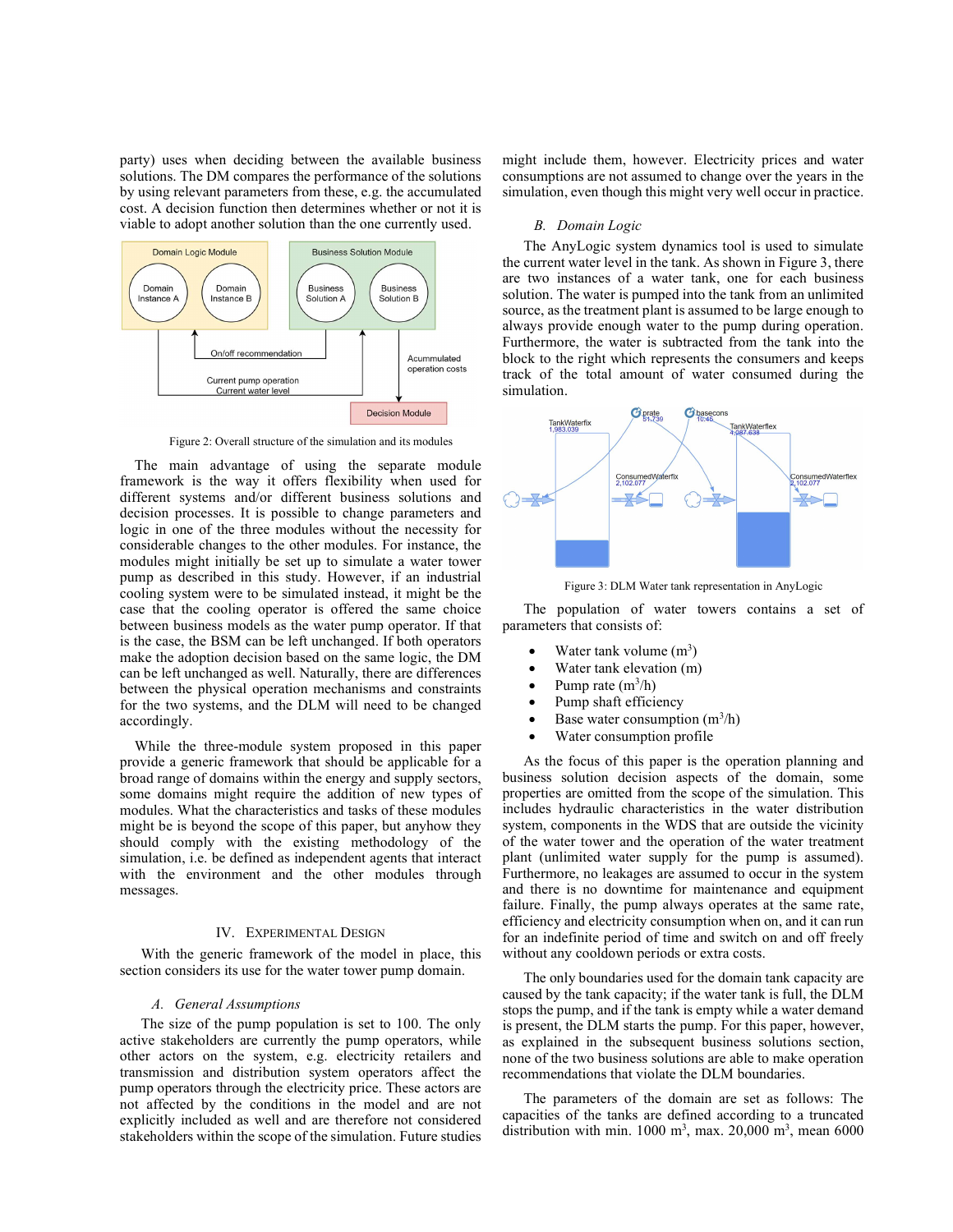m<sup>3</sup> and spread 3000, based on 12 towers operated by Helsinki Region Environmental Services Authority (HSY) [9]. The tank capacities are excluding capacity used for fire emergencies, filter cleaning, etc. It is therefore considered possible to employ the entire volume of the tanks for flexibility purposes.

The water demand of the consumers connected to a specific water tower is based on the base hourly demand and the water consumption profile which features a set of timedependent factors to be multiplied with the base demand. The base demand is set according to a truncated normal distribution with min.  $12.8 \text{ m}^3$ /h, max.  $763.6 \text{ m}^3$ /h, mean  $109.2$ m<sup>3</sup> /h and spread 80. These values are based on a list of 57 Danish water supply districts [10] where the number of persons connected to a specific district is divided by the number of water treatment plants to find the number of persons per treatment plant (assuming that there is one water tower/reservoir per treatment plant). The 12 Helsinki water towers can contain a total of  $106,300$  m<sup>3</sup> which is approx. 40 % of the average daily Helsinki water consumption [9]. Given a population of approx. 1,495,000 in the Helsinki metropolitan area [11], this makes for an average hourly water consumption per person of 0.0074 m<sup>3</sup> . Multiplying this value with the number of persons connected to the water district population, the values in the pre-mentioned normal distribution are obtained.

It is difficult to create individual water consumption profiles for the water towers in the population, as a profile is based on the types of consumers connected to the WDS. For instance, an industrial district will feature a significantly different load profile than a rural district with a majority of single-family homes or an urban district with a majority of apartments and commercial consumers. A generic profile that approx. captures the average of the different consumer types' load profiles found in [12] is used for the entire water tower population. This schedule is given in Table I. Monthly and seasonal variations are not very prevalent for any consumer types apart from vacation homes [12] and are therefore omitted.

Table I: Water demand factors at different times of the day for weekdays and weekends

| Weekdays           |                      |             | Weekends           |                      |             |
|--------------------|----------------------|-------------|--------------------|----------------------|-------------|
| <b>Load factor</b> | <b>Start</b><br>time | End<br>time | <b>Load factor</b> | <b>Start</b><br>time | End<br>time |
| 0.5                | 00:00                | 05:00       | 0.5                | 00:00                | 07:00       |
| 1.0                | 05:00                | 07:00       | 1.5                | 07:00                | 14:00       |
| 2.0                | 07:00                | 09:00       | 1.0                | 14:00                | 22:00       |
| 1.5                | 09:00                | 17:00       | 0.5                | 22:00                | 00:00       |
| 2.0                | 17:00                | 20:00       |                    |                      |             |
| 1.0                | 20:00                | 00:00       |                    |                      |             |

The pumping rate is set in the same manner for the population as the base water demand. However, it is assumed in this study that the pump is always able to directly sustain the water demand in the system, and as such must be equal or higher than the maximum hourly water demand that might occur to prevent a situation where the water demand outpaces the combination of water storage and pumping rate. Therefore, the water pumping rate is initially set equal to the max. hourly water demand and is then multiplied by a factor to add additional capacity. This factor follows a truncated normal distribution, with min. 1, max. 5, mean 1.5 and spread 3.

For simplicity, the shaft efficiency of a pump is assumed to be constant regardless of the hydraulic state of the WDS. It is defined according to a standard range given in [13], where the average is 71.7 %. The tower height distribution uses an approx. average of the towers from [9], 45 m. Here, this height is considered the altitude between the pump (placed at ground height) and the water inlet in the tank. The position of the inlet is assumed to be at the top of the tank.

Finally, the electricity consumption of a pump is calculated using Eq. (1) [7], where  $\Delta h$  denotes the pressure head (set equal to the tower height),  $\dot{V}$  denotes the pumping rate and  $\mu$  denotes the shaft efficiency.

$$
P_{pump} = \frac{\rho_{water} g \cdot \Delta h \cdot \dot{V}}{\mu} \tag{1}
$$

### C. Business Solutions

Two distinct business solutions are included in the simulation: a conventional operation logic solution and an Implicit Demand Response Enabled Control System (IDRECS) solution with a flexible tariff. As explained in Section III, each of the business solution sub-modules is assigned a domain instance. They receive their current water level, used for operation planning/decisions, and pump operation state, used for cost accumulation, from the DLM. To better reveal the differences caused by the operation difference without interference from price differences, the two business solutions both use the spot prices for electricity costs.

#### 1) Conventional operation logic solution

The conventional operation logic business solution uses a very simple logic for determining the on/off recommendation for the DLM: if the water reaches a certain predefined lower level, a start message is sent to the DLM. The pump then keeps operating until it has pumped enough water to reach an upper predefined level after which a stop message is sent. The two boundary levels are defined as percentages of the tank capacity; for this simulation, they are set to 0 % and 100 % for the lower and upper level, respectively, thus filling the tank all up when it becomes empty. The pump is therefore operated without paying attention to the electricity price.

#### 2) IDRECS solution

The logic in the IDRECS solution sub-module is significantly more complex than for the conventional operation logic solution. The electricity spot prices are issued at 15:00 every day for the 24 hours of the day ahead (called a cycle) along with the total expected water consumption over these hours. The pump operator then proceeds to plan the operation for the cycle based on the available spot prices, the present amount of water in the tank and the expected water consumption profile. The planning must ensure that the water level in the tank is the same at the end of the cycle as at the start of the cycle, and the operator therefore determines the number of hours, N, that the pump must operate to exactly sustain the water consumption during the cycle. The estimated number of operation hours will almost never be whole and thus one of the planned hours will only feature operation for a partial amount of time, e.g. the pump might need to operate for  $4\frac{1}{2}$  hours to sustain the water consumption of a given cycle. The required hours of operation are assigned to the  $N$ hours of the cycle with the lowest spot prices. The incomplete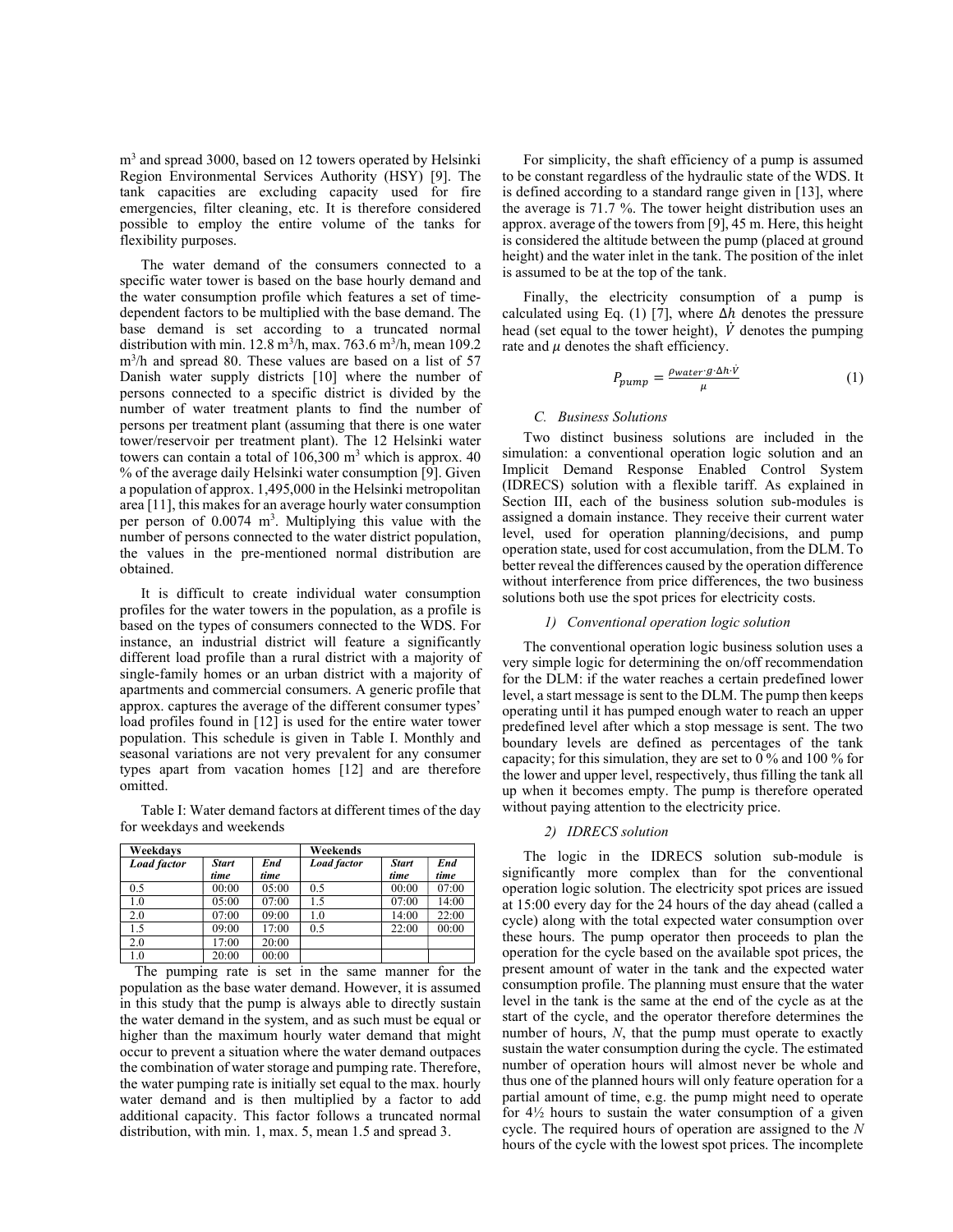(partial) hour will be assigned to the most expensive of the scheduled hours (i.e., the Nth cheapest hour of the cycle). After the planning has been done, the cycle is simulated hourby-hour. Through the on/off messages, the IDRECS business solution sub-component recommends the DLM to start the pump for a full hour at the beginning of an hour that exists in the operation schedule, unless the hour is the most expensive one in the schedule in which case partial operation is recommended instead. While the tank volume might be large enough for some pumps to always allow operation according to the schedule, some pumps might face situations where the schedule will either cause a tank overflow or a lack of water supply for the consumers. When the operation has been planned for a cycle and it begins, the following happens:

At the start of each hour,  $h(a)$ , during the cycle, the expected water consumption for that hour becomes known. The following list of conditions and actions is then processed:

- 1. If  $h(i)$  exists in the schedule set and it is not the most expensive hour in the set, the pump operates for 60 minutes of that hour.  $h(i)$  is then removed from the set. Condition 4 is an exception to this.
- 2. If  $h(i)$  exists in the schedule set and it is the most expensive hour in the set, the pump operates for  $r$ minutes of the hour. If the water level at hour start is less than the expected water consumption for that hour, the operation is placed at the beginning of the hour, otherwise it is placed at the end.  $r$  is then set to 60 minutes, and  $h(i)$  is removed from the set. Conditions 4 and 5 are exceptions to this.
- 3. If  $h(i)$  does not exist in the schedule set, the pump does not operate. Condition 5 is an exception to this.
- 4. When an hour begins, the available space left in the tank is determined as the empty space at the start of the hour plus the expected water consumption during the hour. If either condition 1 or 2 is true, but the available space is less than the volume that is planned to be pumped during that hour, the pump operates for the number of minutes that it is allowed to, given the available space. The operation starts at a point during the hour and continues until the hour ends, at which the tank will always be full. If condition 1 was true for  $h(i)$ , the minutes that could not be used for operation due to the lack of space are then added to r instead. If condition 2 was true for  $h(i)$ , the cheapest hour that has not already passed and is not already part of the schedule set is added to the set, and the number of minutes of operation is subtracted from r.
- 5. If the expected water consumption exceeds the water level at the start of an hour plus the volume planned to be pumped during that hour, if any, the tank will become empty and there will not be a sufficient water supply for the costumers. The number of operation minutes required for covering the water deficit is then subtracted from  $r$  and added to  $h(i)$ . Furthermore, if condition 2 is true, the already planned operation is moved from the end of the hour to the start.
- 6. If, at any time,  $r$  becomes negative, the most expensive hour in the schedule set is moved to the non-schedule set and 60 minutes are added to r.
- If, at any time,  $r$  exceeds 60 minutes, the cheapest non-scheduled, non-passed hour is added to the schedule set, and  $r$  is subtracted by 60 minutes.

In the above statements, it is assumed that the tank capacity is no less than the hourly pumping rate so that a situation where both exceptions 4 and 5 are active cannot not occur.

In short, the pump operates as scheduled, unless this results in an overflow or a water deficit. If an overflow situation occurs, the pump operates as much as possible given the available space and water consumption during that hour (effectively leaving the tank full by the end of the hour) and moves the rest of the originally planned operation to a later hour. If a deficit situation occurs, the opposite happens, and operation planned for future hours is moved to the current hour to sustain the deficit.

#### D. Decision Logic

The water pump operator decides between the two business solutions based entirely on an economic viewpoint by looking at the return of investment that applies to the adopted solution. All pumps in the population initially use the conventional operation logic solution. However, as soon as the accumulated costs of the IDRECS solution plus the cost of adopting it is cheaper than the accumulated cost of the conventional operation logic solution, the pump operator will adopt. After the adoption has occurred, the operator is not allowed to switch back to the conventional operation logic solution.

#### V. CASE STUDIES

This study considers three main cases to investigate the different parameters' effects on the adoption rate. These cases are as follows (not to be confused with the conditions from the previous section):

- 1. All water towers are initially full
- 2. All water towers are initially half full
- 3. All water towers are initially empty

In all cases, the simulation is run from the beginning of 2017, and spot prices for 2017 and 2018 [14, 15] are used for the first two years of the simulation and are then recycled for the subsequent years. The 28. Feb. 2018 prices are used for the 29. Feb. 2020.

At first, the simulation is run for case 2, and after five years, the savings that the individual pumps would have gained by switching adopting at simulation start are added to a dataset. The median of the dataset denotes the investment cost that 50 % of the population members are willing to pay for the adoption, given a ROI time of 5 years. The investment cost is then included in the simulation, after which it is run for each of the cases to investigate how the three distributed parameters (tank capacity, base consumption and pumping rate) affect the adoption, and to compare the three cases.